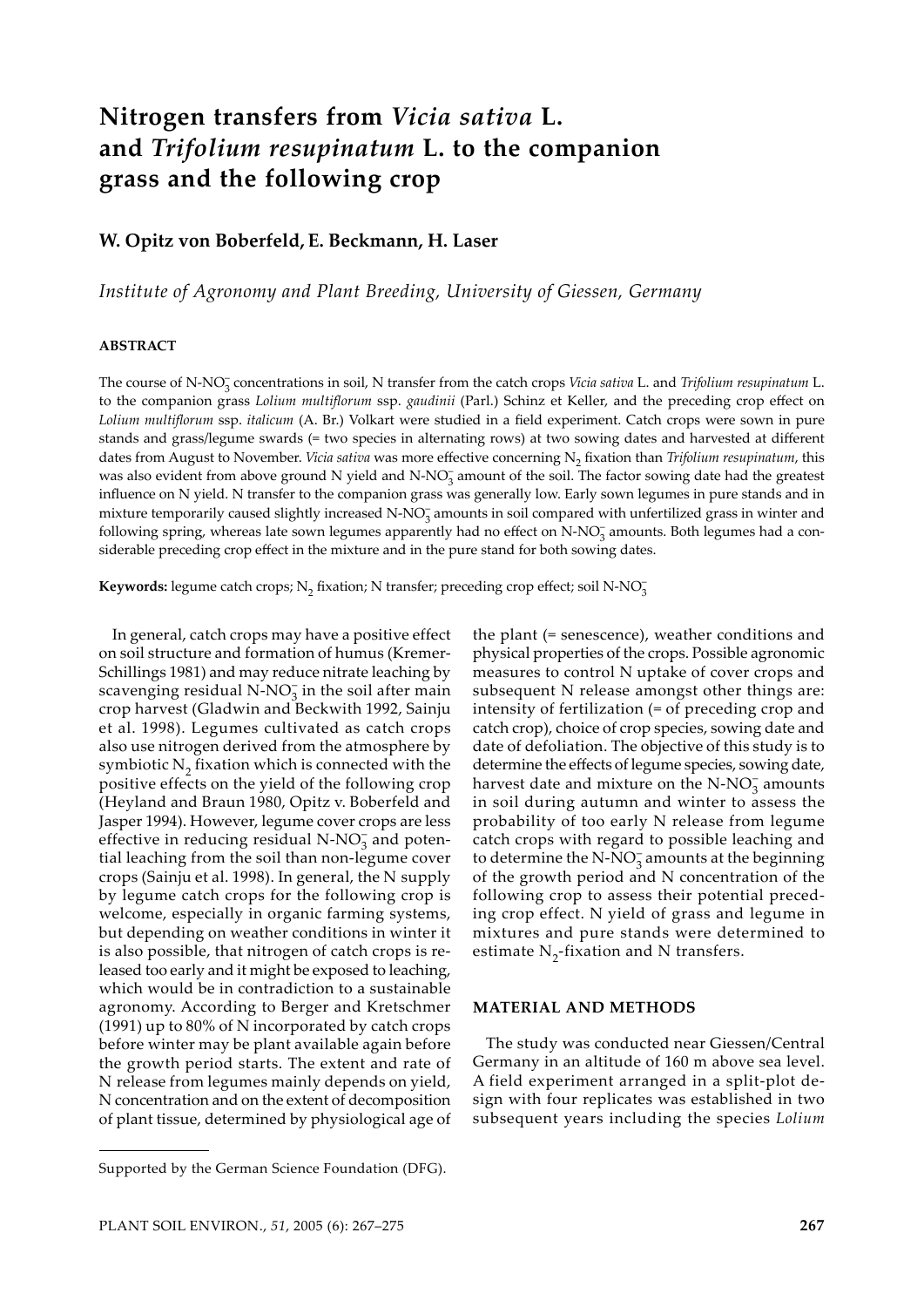*multiflorum* ssp. *gaudinii*, *Vicia sativa,* and *Trifolium resupinatum* in monoculture or in alternating grass and legume drills (= mixed grass/legume swards). The treatments are shown in Table 1. A detailed description of the experimental conditions and results on forage characteristics can be taken from Opitz v. Boberfeld et al. (2005). The previous crop was *Avena sativa* harvested as green matter in both research years. The crop following the catch crops was *Lolium multiflorum* ssp. *italicum* sown in the spring of the subsequent year*.* The soil is a Pseudogley with a pH-value of 6.0. The summer and autumn seasons of year 1 were warm and dry in contrast to spring and summer of year 2 that were relatively moist and cool. The early sowing date was early July; late sowing was in early August. The plots remained unfertilized with the exception of a variant with *Lolium multiflorum* (=  $N_1$ , 50 kg N/ha applied one or respectively two days after drilling). All catch crops were harvested by manual cuts. The harvest dates are indicated in Table 3. Stubble height was 1 cm, which was necessary for the assessment of  $N<sub>2</sub>$  fixation. The soil remained unploughed during winter. The following crop *Lolium multiflorum* ssp. *italicum* was sown in early April of the following year after soil preparation by harrow. 50% of the plot area remained unfertilized the other half was fertilized with 50 kg N after the establishment of seedlings and after each harvest, to ensure a proper development of the N demanding species *Lolium multiflorum* ssp. *italicum*.

For the N-NO<sub>3</sub> determination by means of the UV absorption method according to Navone (1964), soil samples were extracted immediately in 0.025 N CaCl<sub>2</sub> solution to avoid mineralization processes. Extracts were stored at –18°C until the day of analysis. Soil samples were taken after each harvest of the catch crops and before sowing and after the last harvest of the following crop.

N yield of herbage was calculated by the multiplication of dry matter yield and N concentration in dry matter, analysed according to Kjeldahl (Anonymous

1997). Grass and legume from mixed swards were analysed separately. For the comparison of N yield (= kg/ha) of the separate components of grass/legume swards and the N yield of the species concerned in monoculture. The value of the grass or legume in mixture was multiplied by factor 2 to obtain equal reference space, because each single species in grass/legume swards took up 50% of the available space of the plots (= alternating rows) compared to 100% in pure stands. The proportion of ground space (= 50:50, two-dimensional proportion) was not identical with the actual yield proportion of grass and legume (= proportion depending on three-dimensional space and dry matter). The actual yield proportion was determined gravimetrically.  $N_2$  fixation was estimated by the extended difference method (Stülpnagel 1982):

N fixed = (N-shoot<sub>A</sub> + N-NO<sub>3</sub>-soil<sub>A</sub>) – (N-shoot<sub>B</sub> +  $N-NO_3^--\text{soil}_B$  (1)

with A = legume in pure stand or in companion with grass, B = reference crop *Lolium multiflorum*  ssp. gaudinii N<sub>0</sub>.

N transfer from legume to the companion grass was estimated by comparing N yield of rows of *Lolium multiflorum* ssp. *italicum* grown next to a row of legumes and rows of the grass grown in monoculture. Estimation methods based on the measurements of  $15N$  isotopes (Ruschel et al. 1979) were not used because of the high correlation between the extended difference method and the <sup>15</sup>N dilution method (Loges 1998). Furthermore, specific problems of isotope methods in calculating the N transfer from legume to grass are avoided, because it is likely to underestimate the transfer for the amount of released legume N that does not derive from the atmosphere (Brophy et al. 1987). Transferred N from legumes to the following crop was estimated by the difference of the N yield of the following crop (= fertilized and unfertilized *Lolium multiflorum* ssp. *italicum*) following the catch crop

| Factors        | Levels                                                           |
|----------------|------------------------------------------------------------------|
|                | early $=$ beginning of July                                      |
| 1. Sowing date | late = beginning of August                                       |
|                | Vicia sativa pure stand                                          |
|                | Trifolium resupinatum pure stand                                 |
|                | Vicia sativa/Lolium multiflorum mixture 50/50                    |
| 2. Catch crop  | Trifolium resupinatum/Lolium multiflorum mixture 50/50           |
|                | Lolium multiflorum ssp. gaudini pure stand $N1$ (50 kg N/ha)     |
|                | Lolium multiflorum ssp. gaudini pure stand $N_0$ (no fertiliser) |

| Table 1. Experimental design, split plot design with four replicates |  |  |  |  |
|----------------------------------------------------------------------|--|--|--|--|
|----------------------------------------------------------------------|--|--|--|--|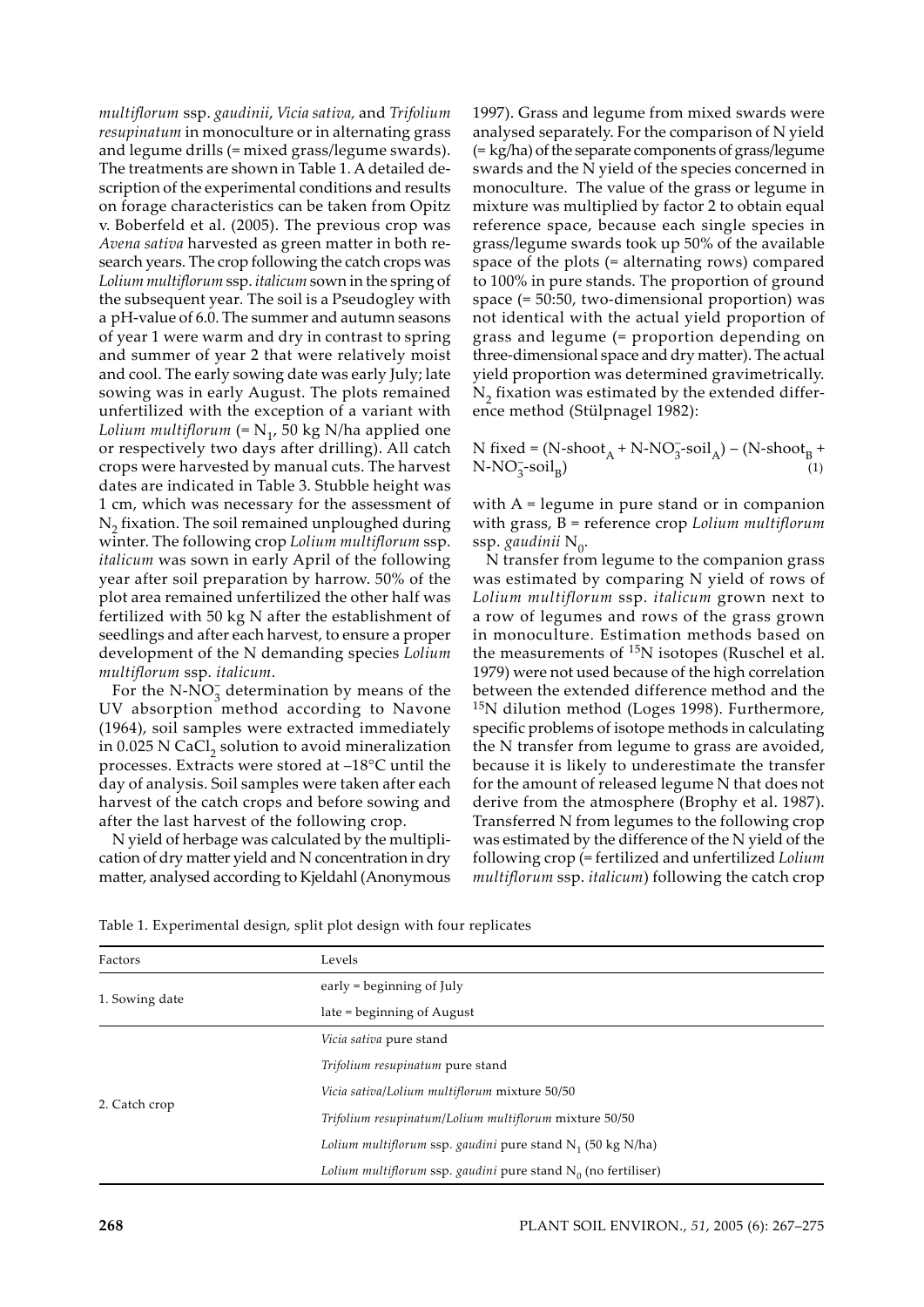|              | Harvest      |        |              | Mixture            | Mixture                                  |    |  |  |
|--------------|--------------|--------|--------------|--------------------|------------------------------------------|----|--|--|
| Year         | date         | Sowing | Vicia sativa | Lolium multiflorum | Trifolium resupinatum Lolium multiflorum |    |  |  |
|              | July 31      | July   | 70           | 30                 | 58                                       | 42 |  |  |
|              |              | July   | 78           | 22                 | 65                                       | 35 |  |  |
|              | September 4  | August | 70           | 30                 | 34                                       | 66 |  |  |
| $\mathbf{1}$ |              | July   | 78           | 22                 |                                          | 35 |  |  |
|              | October 2    | August | 34<br>66     |                    | 46                                       | 54 |  |  |
|              | October 27   | July   | 77           | 23                 | 65                                       | 35 |  |  |
|              |              | August | 50           | 50                 | 43                                       | 57 |  |  |
|              | August 13    | July   | 49           | 51                 | 23                                       | 77 |  |  |
|              | September 9  | July   | 62           | 38                 | 38                                       | 62 |  |  |
|              | September 27 | August | 91           | 9                  | 72                                       | 28 |  |  |
| 2            | October 8    | July   | 73           | 27                 | 50                                       | 50 |  |  |
|              |              | August | 93           | $\overline{7}$     | 81                                       | 19 |  |  |
|              |              | July   | 69           | 31                 | 44                                       | 56 |  |  |
|              | November 11  | August | 90           | 10                 | 76                                       | 24 |  |  |

Table 2. Yield proportions (%) in mixed grass/legume swards

concerned and the N yield of the following crop after the unfertilized catch crop *Lolium multiflorum*  ssp. gaudinii N<sub>0</sub>.

Competition effects were quantified by the relative yield total (RYT) according to de Wit (1960):

# $RYT = (mixture 1/pure stand 1) + (mixture 2/pure 1)$  $stand 2)$  (2)

Values of RYT > 1 indicate a synergistic relationship between components, in the case of  $\text{RYT} = 1$ the competition effect is additional and for RYT < 1 the components are considered to compete antagonistically. The RYT quotation was applied to assess possible mixture effects on N yield.

The data was processed in SPSS for windows by analysis of variance; where responses were significant at *P* < 0.05, least-significant differences (*LSD*) were calculated separately for all sowing dates.

#### **RESULTS**

Table 2 shows the actual yield proportions of grass and legume in mixture. Table 3 indicates the above ground N yield of the pure stands and the components of mixtures. Early sown *Vicia sativa* frequently has an increased N yield in companion with *Lolium multiflorum* ssp. *gaudinii* compared to the N yield of the legume in monoculture. This effect is also evident for late sown *Vicia sativa* at late harvest date in the second research year, whereas N yield of *Trifolium resupinatum* is identical in mixed and pure stands. Early sown *Lolium multiflorum* ssp. *gaudinii* shows increased N yield in companion with *Trifolium resupinatum* in late summer and autumn, whereas there is no effect of the companion of *Vicia sativa* on the grass N yield. The calculated N transfer from the legumes to the companion grass *Lolium multiflorum* ssp. *gaudini* is illustrated in Figure 1. Table 4 shows the  $\text{N-NO}_3^-$  amounts in the soil in layer 0–30 cm and 0–60 cm at different dates in autumn, winter and following spring. Four weeks after each sowing date, no distinction is possible between unfertilized swards of *Lolium multiflorum* ssp. *gaudinii* and mixed or pure stands with legumes. Only the control plots fertilized with 50 kg N/ha show significant higher amounts of  $N-NO_3^-$  in the soil. In contrast to the grass in monoculture, the mixed swards and pure stands with *Vicia sativa* and *Trifolium resupinatum* show increasing  $N-NO_3^-$  amounts in year 1, predominantly at early sowing. This effect mainly occurs in level 0–30 cm. *Vicia sativa* causes also slightly increased N-NO<sub>3</sub> amounts with a late sowing date, but only at the end of winter and beginning of spring. In year 2, the  $N-NO<sub>3</sub><sup>-</sup>$  levels are generally lower.

The  $N<sub>2</sub>$  fixation estimated by the N yield and N-NO<sub>3</sub> amounts in soils (= extended difference method) is shown in Table 5. The sowing date is the most important source of variance, followed by the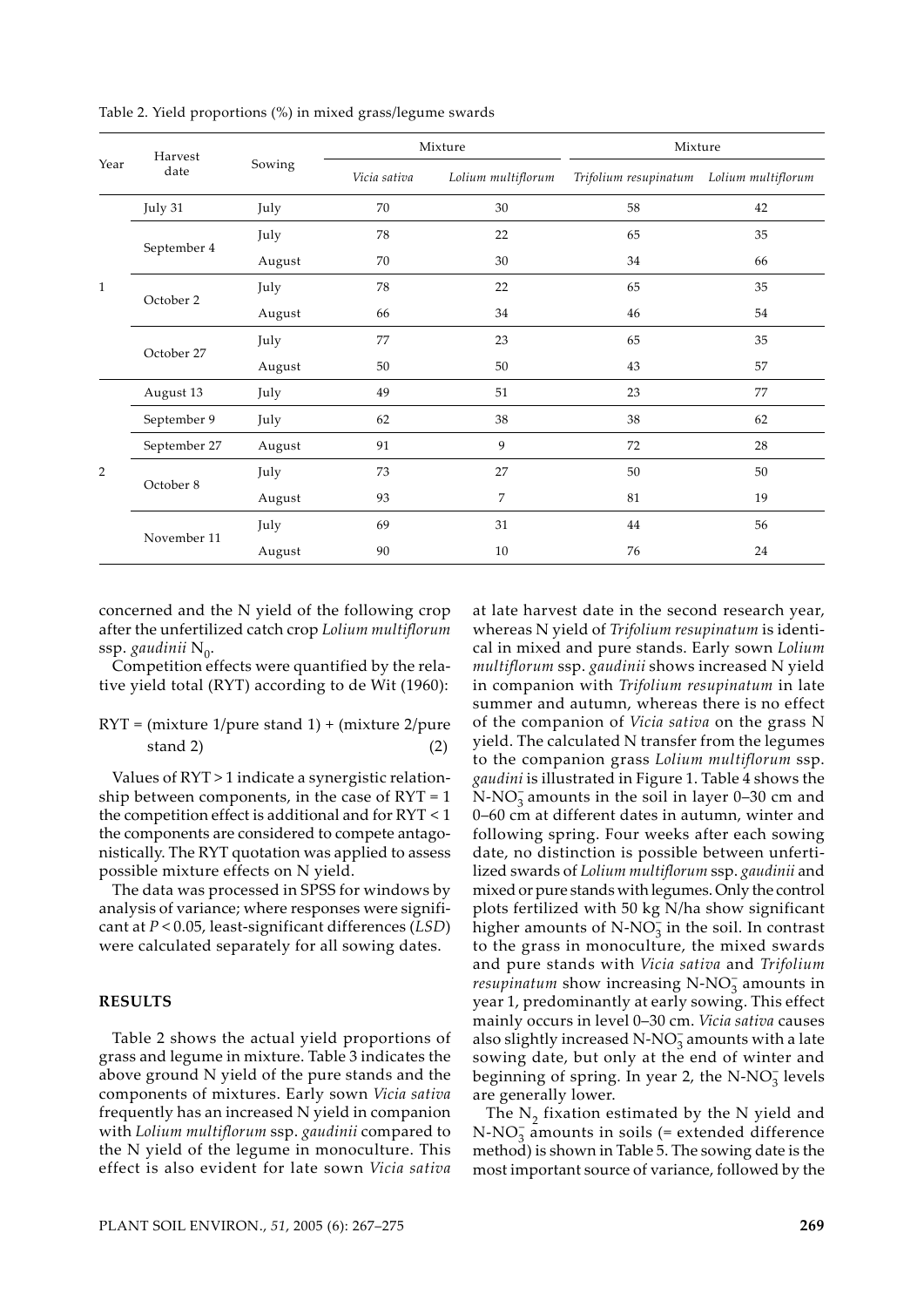| Harvest     |                  |       |       |       | Year 1 |                                |       | Year 2 |       |       |             |       |             |       |        |
|-------------|------------------|-------|-------|-------|--------|--------------------------------|-------|--------|-------|-------|-------------|-------|-------------|-------|--------|
| date        |                  | 31.7. |       | 4.9.  | 2.10.  |                                |       | 27.10. |       | 9.9.  | 23.9.       | 8.10. |             | 4.11. |        |
| Sowing      |                  | July  | July  |       |        | August July August July August |       |        | July  | July  | August July |       | August July |       | August |
| V. sativa   | pure             | 40.4  | 164.8 | 22.4  | 166.7  | 71.0                           | 124.4 | 99.8   | 40.5  | 98.0  | 48.7        | 137.5 | 77.7        | 153.1 | 110.2  |
|             | mixture          | 39.7  | 230.4 | 21.9  | 241.9  | 77.9                           | 150.4 | 76.0   | 37.9  | 114.4 | 42.6        | 187.0 | 78.7        | 196.6 | 180.0  |
| natum       | pure             | 19.1  | 124.2 | 6.0   | 136.2  | 48.7                           | 149.2 | 62.4   | 12.8  | 66.4  | 10.1        | 94.8  | 23.0        | 131.7 | 44.6   |
| T. resupi   | mixture          | 28.8  | 136.6 | 6.5   | 163.1  | 38.8                           | 111.6 | 52.3   | 14.5  | 50.9  | 11.1        | 89.5  | 26.7        | 87.7  | 61.7   |
|             | $LSD_{0.05}$     | 17.27 | 19.60 | 19.60 | 40.71  | 40.71                          | 31.33 | 31.33  | 10.29 | 30.13 | 9.24        | 34.54 | 34.54       | 48.37 | 48.37  |
|             | $\rm N_0$        | 22.5  | 49.9  | 10.2  | 50.4   | 21.1                           | 63.2  | 31.3   | 22.6  | 32.5  | 3.2         | 35.8  | 6.7         | 44.2  | 11.3   |
| multiflorum | $N_1$            | 26.3  | 67.0  | 20.0  | 78.8   | 51.1                           | 76.7  | 64.8   | 48.6  | 47.1  | 6.1         | 51.8  | 15.6        | 65.2  | 28.0   |
|             | with $T$ . $r$ . | 20.2  | 47.6  | 12.9  | 69.4   | 27.1                           | 64.8  | 50.5   | 31.4  | 43.7  | 3.6         | 53.3  | 5.1         | 66.7  | 14.7   |
| L.          | with $V_s$ .     | 16.6  | 40.6  | 8.8   | 41.0   | 23.4                           | 40.5  | 52.8   | 24.7  | 34.8  | 3.1         | 36.2  | 4.5         | 52.2  | 15.2   |
|             | $LSD_{0.05}$     | 6.15  | 6.57  | 6.57  | 17.30  | 17.30                          | 20.64 | 20.64  | 17.14 | 6.71  | 1.15        | 5.63  | 5.63        | 10.76 | 10.76  |

Table 3. Above ground N yield (kg N/ha) of legumes and grass in pure stand and as a mixture component depending on sowing date and harvest date

factor legume species. *Vicia sativa* is usually more effective in symbiotic fixation of N2 than *Trifolium resupinatum*. The interaction sowing date/legume species is negligible. The differences between early and late sowing date decrease by delaying the harvest date. Both legumes – in mixture with *Lolium multiflorum* ssp. *gaudinii* and in pure stands – have a positive effect on the N yield of the following crop *Lolium multiflorum* ssp. *italicum* compared with the yield of the grass after the preceding crop *Lolium multiflorum* ssp. *gaudinii* in pure stands. Differences caused by the species and the sowing date of the

preceding crop are mainly limited to the first cut of the following crop. No differences between the N yields of *Lolium multiflorum* ssp. *italicum* caused by the fertilization of the preceding nonlegume crop  $(=N_0 \text{ vs. } N_1)$  are evident, whereas the fertilization of *Lolium multiflorum* ssp. *italicum* itself is the most important source of variance for N yield. No interaction N fertilization of the following crop/catch crop is evident. The positive effect of the legumes is evident for the N yield of the fertilized and the unfertilized following crop, see Figure 2. The relationship between legume and grass concerning



Figure 1. Estimated N transfer from *Vicia sativa* and *Trifolium resupinatum* to the companion grass *Lolium multiflorum*  ssp. *gaudinii* depending on sowing date and harvest date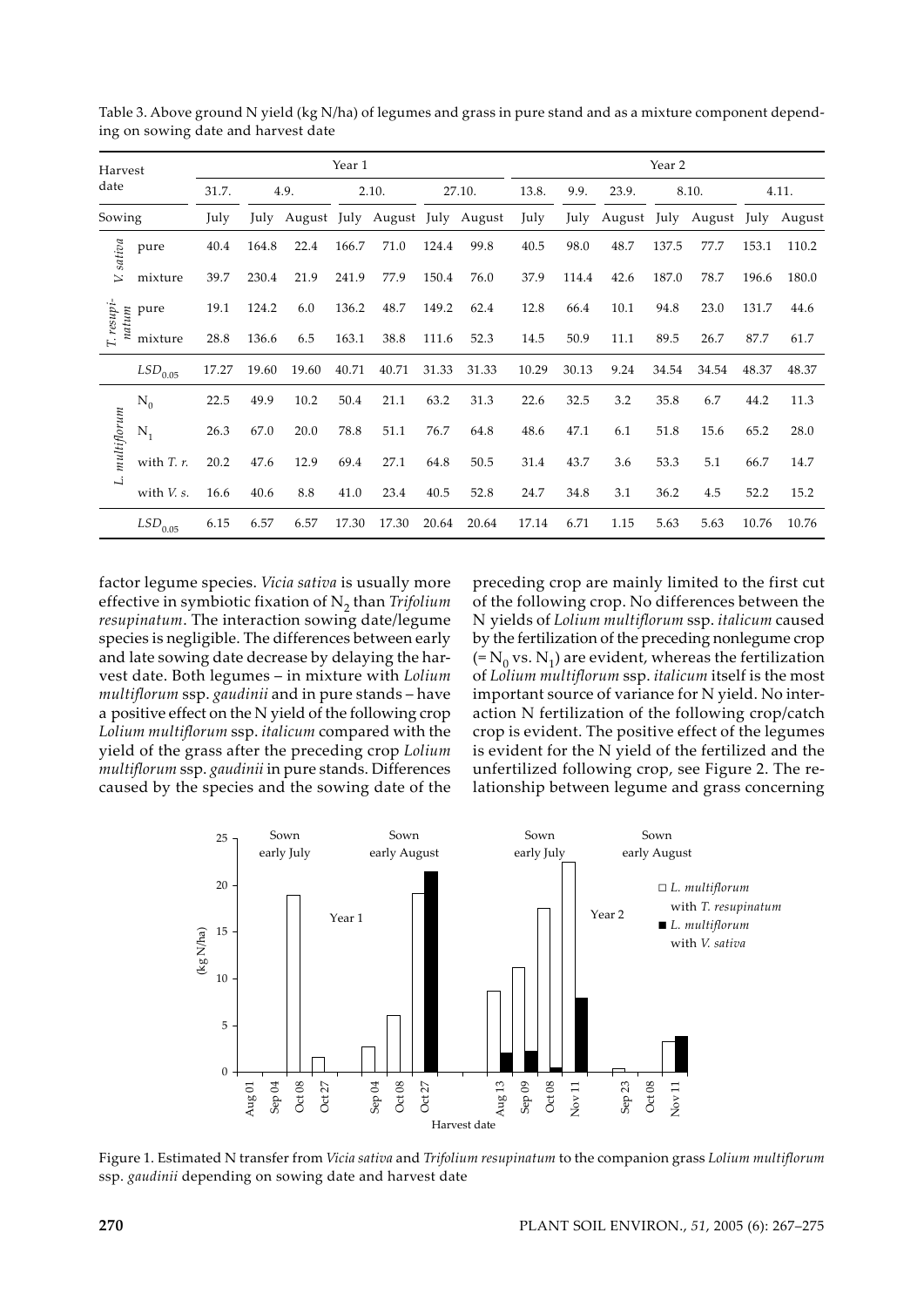| Sowing            |                         | June  | June     | August  | June    | August          | June            | August   | June                     | August                   | June  | August |  |
|-------------------|-------------------------|-------|----------|---------|---------|-----------------|-----------------|----------|--------------------------|--------------------------|-------|--------|--|
|                   | Sampling date           | 31.7. |          | 9.9.    |         | 10.10.          |                 | 27.10.   |                          | 12.12.                   |       | 23.3.  |  |
|                   | Layer 0-30 cm           |       |          |         |         |                 |                 |          |                          |                          |       |        |  |
|                   | V. sativa               | 13.4  | 11.5     | 12.5    | 32.9    | 9.2             | 43.2            | 13.3     | 40.0                     | 34.5                     | 36.7  | 32.4   |  |
|                   | T. resupinatum          | 20.4  | 8.0      | 20.7    | 12.2    | 8.3             | 39.8            | 8.3      | 64.1                     | 11.3                     | 26.5  | 22.0   |  |
|                   | L. multiflorum. $N_1$   | 25.0  | 6.0      | 39.1    | 5.6     | 5.4             | 4.7             | 3.9      | 11.8                     | 6.1                      | 15.1  | 14.8   |  |
|                   | L. multiflorum. $N_0$   | 13.6  | 4.7      | 13.4    | $5.2\,$ | 4.5             | 4.3             | 4.2      | $\overline{\phantom{a}}$ | $\overline{\phantom{a}}$ | 15.3  | 11.6   |  |
|                   | L. mult./V. sat. mix.   | 11.3  | 7.0      | 15.9    | 16.6    | 4.7             | 38.5            | 5.9      | 47.6                     | 9.3                      | 43.4  | 13.7   |  |
|                   | L. mult./T. resup. mix. | 17.2  | 6.4      | 15.3    | $7.0\,$ | 5.2             | 14.7            | 4.1      | 50.0                     | 6.1                      | 26.4  | 14.6   |  |
| Year 1            | $LSD_{0.05}$            | 10.42 | 8.07     | 8.07    | 5.05    | 5.05            | 11.10           | 11.10    | 17.20                    | 17.20                    | 10.26 | 10.26  |  |
|                   | Layer 0-60 cm           |       |          |         |         |                 |                 |          |                          |                          |       |        |  |
|                   | V. sativa               | 25.9  | 17.8     | 15.2    | 44.7    | 13.4            | 60.1            | $18.5\,$ | 55.8                     | 41.9                     | 72.6  | 50.5   |  |
|                   | T. resupinatum          | 34.5  | 15.6     | 25.9    | 20.7    | 15.1            | 48.1            | 12.4     | 80.6                     | 15.8                     | 50.3  | 34.5   |  |
|                   | L. multiflorum. $N_1$   | 43.5  | 10.6     | 47.6    | 8.7     | 8.2             | $7.8\,$         | 6.3      | 14.2                     | $\ \, 8.0$               | 24.4  | 21.1   |  |
|                   | L. multiflorum. $N_0$   | 28.3  | 9.1      | 16.5    | $7.4\,$ | 7.0             | 6.1             | 5.7      | $\qquad \qquad -$        | $\qquad \qquad -$        | 20.7  | 15.4   |  |
|                   | L. mult./V. sat. mix.   | 26.9  | 12.6     | 18.3    | 24.7    | 7.8             | 53.1            | 8.3      | 55.9                     | 11.7                     | 80.2  | 20.4   |  |
|                   | L. mult./T. resup. mix. | 30.8  | 10.5     | 23.4    | 10.6    | 7.6             | 21.7            | 6.1      | 56.8                     | 7.1                      | 47.0  | 21.0   |  |
|                   | $LSD_{0.05}$            | 18.20 | 8.56     | 8.56    | 6.92    | 6.92            | 14.24           | 14.24    | 17.13                    | 17.13                    | 22.86 | 22.86  |  |
|                   | Sampling date           | 14.8. |          | 10.9.   |         | 8.10.           |                 | 6.11.    |                          | 19.2.                    |       | 20.3.  |  |
|                   | Layer 0-30 cm           |       |          |         |         |                 |                 |          |                          |                          |       |        |  |
|                   | V. sativa               | 15.1  | 6.6      | 6.6     | 16.1    | 5.6             | 24.3            | 11.9     | 9.6                      | 9.8                      | 14.0  | 13.1   |  |
|                   | T. resupinatum          | 19.5  | 7.5      | 5.4     | 7.7     | 6.2             | 12.5            | $6.0\,$  | 10.2                     | 8.4                      | 16.5  | 15.0   |  |
|                   | L. multiflorum. $N_1$   | 16.9  | 4.7      | 16.2    | 4.1     | 14.1            | 3.2             | 2.4      | 6.0                      | 5.2                      | 5.5   | 4.4    |  |
|                   | L. multiflorum. $N_0$   | 7.7   | 4.3      | 5.5     | 3.9     | 4.6             | 2.2             | 1.9      | $\qquad \qquad -$        | $\overline{\phantom{a}}$ | 5.6   | 3.0    |  |
|                   | L. mult./V. sat. mix.   | 9.4   | 6.3      | 4.2     | 6.3     | 3.6             | $\!\!\!\!\!8.8$ | 6.8      | 9.1                      | 10.3                     | 13.0  | 10.4   |  |
|                   | L. mult./T. resup. mix. | 9.5   | 4.1      | 5.8     | 3.4     | 5.8             | 8.9             | 3.0      | 7.5                      | 8.0                      | 12.5  | 10.5   |  |
| Year <sub>2</sub> | $LSD_{0.05}$            | 7.43  | 3.87     | 3.66    | 5.26    | 5.26            | 7.89            | 7.89     | 3.23                     | 3.23                     | 6.30  | 6.30   |  |
|                   | Layer 0-60 cm           |       |          |         |         |                 |                 |          |                          |                          |       |        |  |
|                   | V. sativa               | 24.5  | 14.0     | 7.0     | 22.5    | 6.9             | 32.8            | 13.6     | 33.7                     | 21.1                     | 43.7  | 32.4   |  |
|                   | T. resupinatum          | 30.1  | $14.4\,$ | $6.4\,$ | 11.1    | $\!\!\!\!\!8.8$ | 17.7            | 8.3      | 19.7                     | 16.7                     | 29.6  | 24.3   |  |
|                   | L. multiflorum. $N_1$   | 26.3  | 12.5     | 18.3    | $6.8\,$ | 20.0            | 4.0             | $4.6\,$  | $10.4\,$                 | $7.1\,$                  | 14.9  | 8.3    |  |
|                   | L. multiflorum. $N_0$   | 17.5  | $10.8\,$ | $7.0\,$ | $5.4\,$ | $6.0\,$         | 2.8             | $3.4\,$  | $\overline{\phantom{0}}$ | $\overline{\phantom{0}}$ | 9.6   | 5.5    |  |
|                   | L. mult./V. sat. mix.   | 16.9  | 12.9     | 5.3     | 9.8     | $4.8\,$         | 12.2            | 9.3      | 21.1                     | 19.1                     | 25.7  | 18.7   |  |
|                   | L. mult./T. resup. mix. | 15.7  | 9.3      | 7.1     | $8.0\,$ | 8.0             | 11.3            | 5.3      | 13.2                     | 10.3                     | 22.4  | 15.3   |  |
|                   | $LSD_{0.05}$            | 9.51  | 7.19     | 4.20    | 9.75    | 9.75            | 9.02            | 9.02     | 7.62                     | 7.62                     | 20.37 | 20.37  |  |

Table 4. N-NO<sub>3</sub> amounts (kg/ha) in soil layer 0–30 cm and 0–60 cm depending on catch crop, sowing date, and sampling date

their N yield in mixtures is indicated by the RYT value according to de Wit (1960) in Table 6.

## **DISCUSSION**

*Trifolium resupinatum* and *Vicia sativa* cultivated as catch crops under Central European conditions

are able to fix more than 100 kg N/ha by plant/ microbe symbiosis. Especially *Vicia sativa* is also very effective in grass/legume swards in providing of additional N. This study demonstrates that the following crop uses considerable amounts of surplus N. In comparison, the mineral fertilization of the nonlegume catch crop *Lolium multiflorum*  ssp. *gaudinii* by 50 kg N/ha had no lasting effect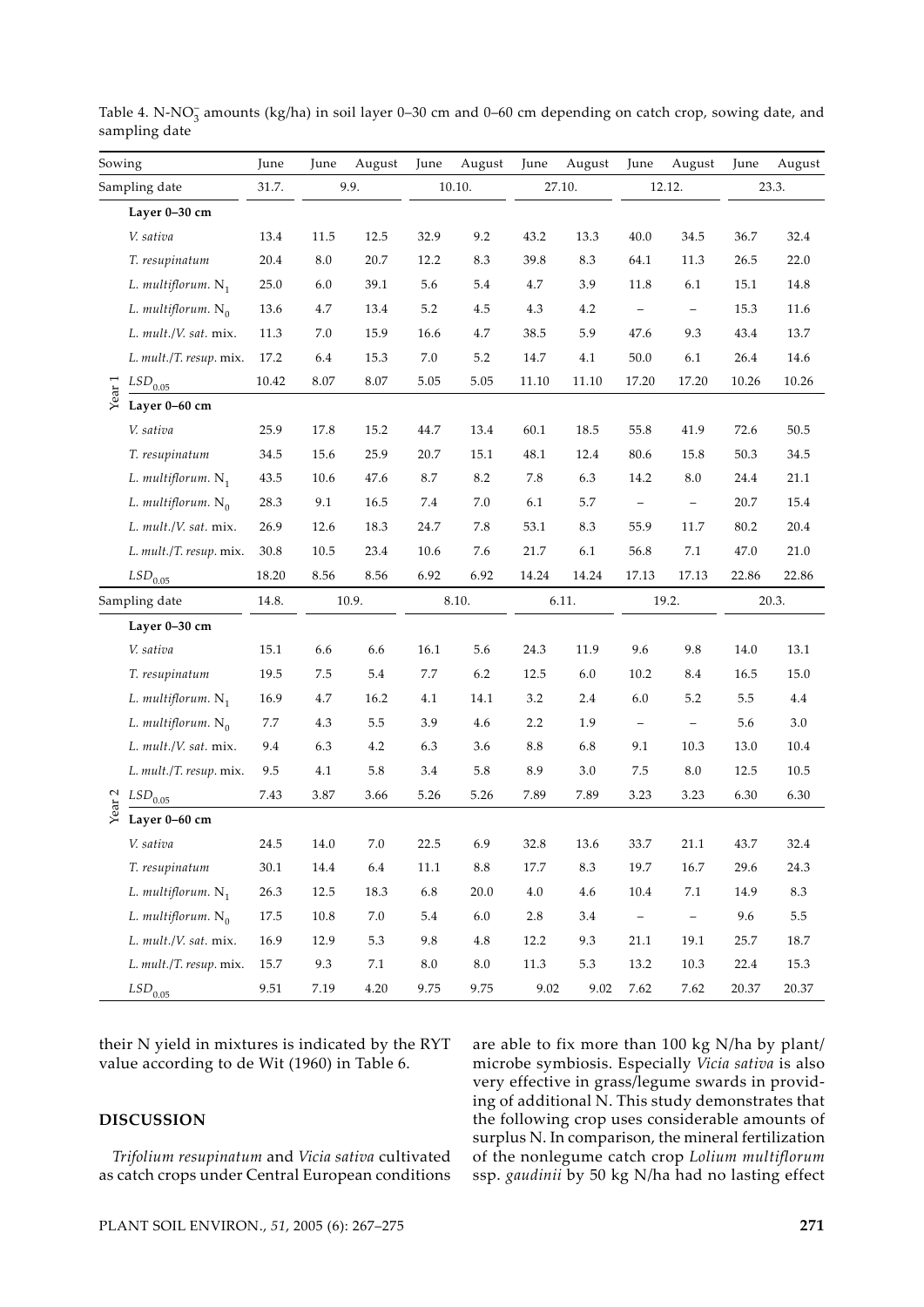| Harvest                   | Year 1 |       |      |       |                         |       |        |      | Year 2 |                              |       |       |       |        |  |
|---------------------------|--------|-------|------|-------|-------------------------|-------|--------|------|--------|------------------------------|-------|-------|-------|--------|--|
| date                      | 31.7.  |       | 4.9. |       | 2.10.                   |       | 27.10. |      | 9.9.   | 23.9.                        | 8.10. |       | 4.11. |        |  |
| Sowing                    | July   | July  |      |       | August July August July |       | August | July |        | July August July August July |       |       |       | August |  |
| V. sativa<br>pure         | 15.5   | 123.6 | 11.0 | 153.6 | 56.3                    | 115.3 | 81.1   | 25.0 | 68.8   | 45.5                         | 118.9 | 71.9  | 138.9 | 109.1  |  |
| V. sativa<br>mixture      | 4.2    | 89.3  | 7.0  | 107.7 | 30.4                    | 79.3  | 35.6   | 10.4 | 44.1   | 18.1                         | 78.2  | 33.7  | 88.3  | 91.6   |  |
| T. resupinatum<br>pure    | 2.8    | 80.8  | 5.3  | 99.2  | 35.7                    | 128.1 | 37.7   | 8.8  | 37.5   | 6.3                          | 64.8  | 19.0  | 102.4 | 38.2   |  |
| T. resupinatum<br>mixture | 4.5    | 43.6  | 6.4  | 69.1  | 17.0                    | 40.5  | 20.4   | 3.0  | 13.4   | 4.3                          | 38.1  | 11.2  | 41.4  | 28.6   |  |
| $LSD$ <sub>0.05</sub>     | n.s.   | 16.15 | n.s. | 33.12 | 33.12                   | 33.11 | 33.11  | n.s. | 14.45  | 6.17                         | 19.48 | 19.48 | 30.24 | 30.24  |  |

Table 5. Estimated  $N_2$  fixation (kg  $N/ha$ ) of legumes in pure stands and in mixtures

on the following crop compared to the unfertilized standard. But it is also evident that portions of the N derived from legumes and grass/legume swards might be released too early in autumn and winter. An early sowing date in combination with a late utilization causes N-NO<sub>3</sub> amounts up to 80 kg/ha (= soil layer 0–60 cm) depending on weather conditions in autumn and winter. Concerning the annual legume catch crops *Vicia sativa* and *Trifolium resupinatum* and the grass species *Lolium multiflorum* ssp. *gaudinii* the factor sowing date is the main factor for yield (Opitz v. Boberfeld et al. 2005). However, increased yield of all species by an early sowing date (= early July) is coupled with a more rapid senescence, followed by stagnant growth rates or – depending on weather conditions – decreasing

yield from September to November. Regarding the development of the N yield of the early sown legumes a substantial decrease is evident during 25 days in October of year 1. The above ground N amounts in plant tissue of *Vicia sativa* grown in companion with grass, for example, decreases by more than 90 kg N/ha, apparently caused by the drop off of leaves and decomposition of plant tissue. This effect is more distinct for *Vicia sativa* than for *Trifolium resupinatum*, whereas both legume species show no decrease in N yield when they are sown in August. The N yield of late sown *Vicia sativa* is even still increasing in October, especially in year 2, where the N yield of the legume grown in mixture rises from 78.7 at the beginning of October to 180.0 kg N/ha at the beginning of November. In



Figure 2. Estimated N transfer from *Vicia sativa* (= Vs) and *Trifolium resupinatum* (= Tr) in pure stands and in mixture with grass *Lolium multiflorum* ssp. *gaudinii* (= Lm) to the following crop *Lolium multiflorum* ssp. *italicum* compared with the N transfer from the fertilized nonlegume catch crop (= LmN1)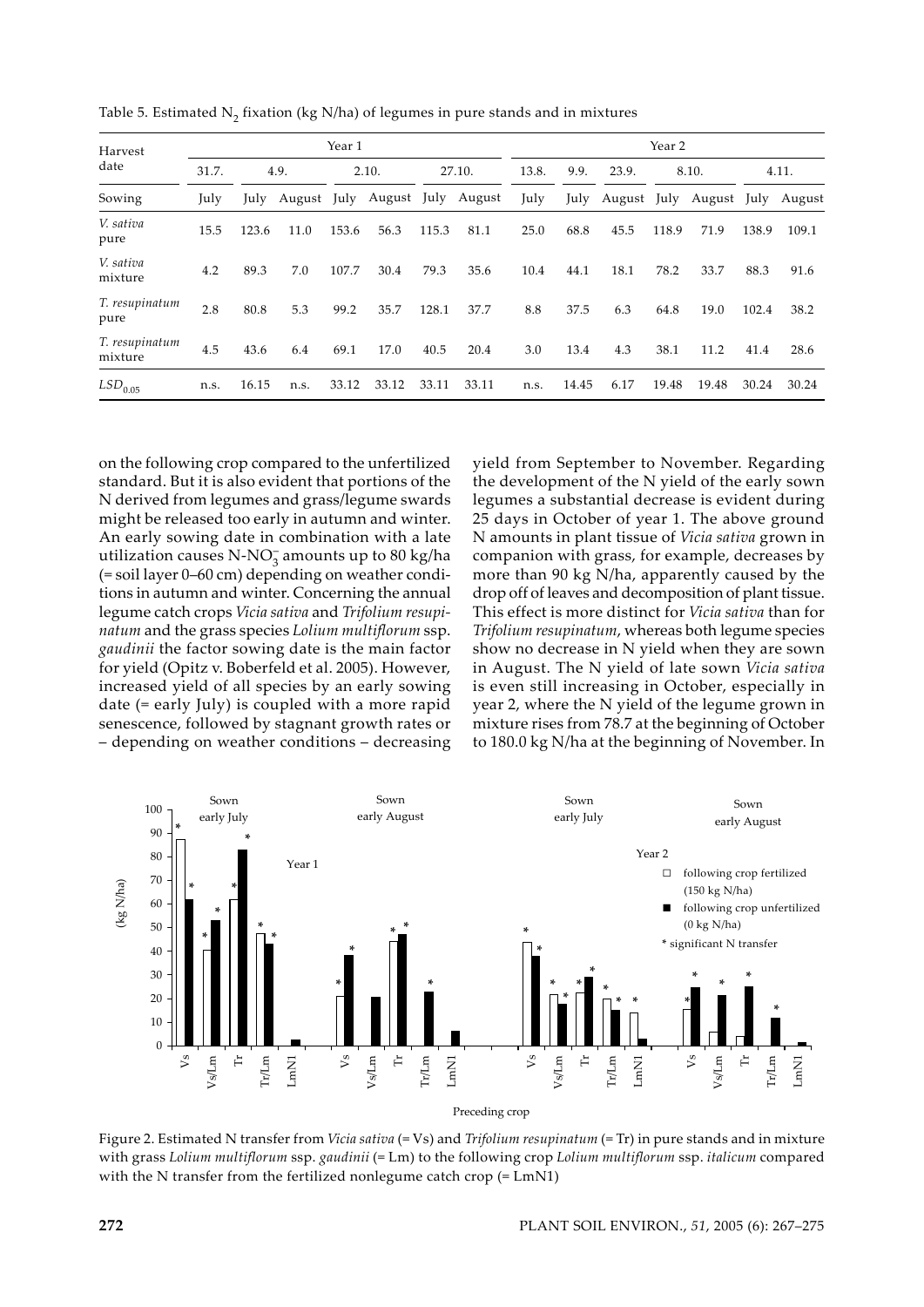| Sowing                                           | June  | June                   | August | June | August | June   | August |
|--------------------------------------------------|-------|------------------------|--------|------|--------|--------|--------|
| Harvest date                                     | 31.7. |                        | 4.9.   |      | 2.10.  | 27.10. |        |
| Lolium multiflorum/Vicia sativa mixture          | 1.8   | 2.2                    | 1.8    | 2.4  | 2.2    | 1.9    | 2.4    |
| Lolium multiflorum/Trifolium resupinatum mixture | 2.5   | 2.1                    | 2.4    | 2.6  | 2.2    | 1.9    | 2.5    |
| Harvest date                                     | 13.8. | 9.9.<br>23.9.<br>8.10. |        |      |        |        | 4.11.  |
| Lolium multiflorum/Vicia sativa mixture          | 2.0   | 2.3                    | 1.9    | 2.3  | 1.7    | 2.5    | 2.8    |
| Lolium multiflorum/Trifolium resupinatum mixture | 1.9   | 2.1                    | 2.4    | 2.4  | 1.9    | 2.2    | 2.7    |

Table 6. Relative yield total (= RYT) according to de Wit (1960) applied for N yield

periods with increasing above ground N yield no increase of  $N-NO_3^-$  amounts in soil is evident and therefore, the risk of nitrate leaching is limited. Concluding from the development of N yield, apparently decomposition of plant tissue and too early N release is more likely with an early sowing date. Probably this effect might be influenced by the cutting date. Although the N yield of legumes sown in August is considerably less than that of legumes sown in early July, the previous crop effect of both legumes is also relevant with a late sowing date. The maximum N transfer from the legume to the following crop *Lolium multiflorum*  ssp. *italicum* in this experiment – calculated by the difference of annual N yield of the crop following unfertilized *Lolium multiflorum* ssp. *gaudinii* and N yield following a legume catch crop – amounts to 61 kg N/ha in case of late sown catch crops and 90 kg N/ha in case of early sown catch crops.

Concerning the very early release of nitrogen from legumes, it could be expected that portions of N released from legumes are taken up by the companion grass immediately in mixed swards. N transfer from legumes to grass in catch crop systems can be a result of direct N excretion or decomposition of plant tissue, especially from above ground matter (Brophy and Heichel 1989). Another possible positive effect on N yield and N concentration of the companion grass may also be caused by the reduced competition for available soil N compared with grass monocultures (Mallarino et al. 1990a, b). In consequence, it could also be expected, that  $N-NO_3^-$  concentration in the soil of mixtures during autumn and winter is lower than the N-NO<sub>3</sub> concentration of soils of legume monocultures, but this can not be found in the present study. Although there might be a slight transfer from the legume to the grass in mixed sward – as the increased N yield of *Lolium multiflorum* ssp. *gaudinii* in mixed swards with *Trifolium resupinatum* compared with the N yield of the grass in monoculture suggests – the relatively high nitrate amounts in soils of mixed swards in winter of year 1 are usually comparable to those of the legumes in monoculture. Apparently, the grass is not able to

take up the released nitrogen in this case, because the grass is not able to grow under conditions that support the decomposition of legume tissue and release of nitrogen. Instead, the grass itself is exposed to decomposition and mineralization. The  $\text{N-NO}_3^-$  amounts in the soil of the grass/legume swards are only slightly reduced compared to legumes in monoculture when the catch crops are sown late or during the second research year, when growth conditions are sufficient until late autumn. Under conditions that enable growth of grass and legume, the N-NO<sub>3</sub> uptake of the grass causes a temporary decrease of  $N-NO_3^-$  amounts in soil, which causes an increase of  $N<sub>2</sub>$  fixation (= g N/ plant) of the legume (Miller et al. 1982, Mallarino et al. 1990a) because nitrate affects the number and size of nodules and the fixation in active nodules (Giller 2001). This is the reason for estimated high amounts of fixed  $N<sub>2</sub>$  even by mixed swards. The RYT values for N yield (Table 6) are clearly > 1 for both legumes at any harvest date which gives evidence for the synergistic relationship between grass and legume. However, the positive mixture effect is more decisive for the legume component and the estimated N transfer from the legume to the companion grass is generally on a low level. The benefit to grass plants by the neighbourhood of legumes is more distinct in perennial swards (Mallarino et al. 1990a, Opitz v. Boberfeld and Biskupek 1995, Laser 1999). Apparently, the growth period is too short to enable an interspecific transfer of higher N amounts in catch crop swards, where it is more likely that surplus N from  $N_2$  fixation is used by the following crop. In contrast to the N transfer in grazed swards, the legume-animal-non legume-pathway is missing in catch crop systems, which is another reason for the limited interspecific N transfer. Therefore, companion grasses of legumes are not effective in reducing the risk of a too early release of nitrogen derived from legume catch crops. However, the non-legume component uses residual N-NO<sub>3</sub> in soil after the harvest of the preceding crop, e.g. intensively fertilized grain, more effectively than the legume does (Sainju et al. 1998), which is an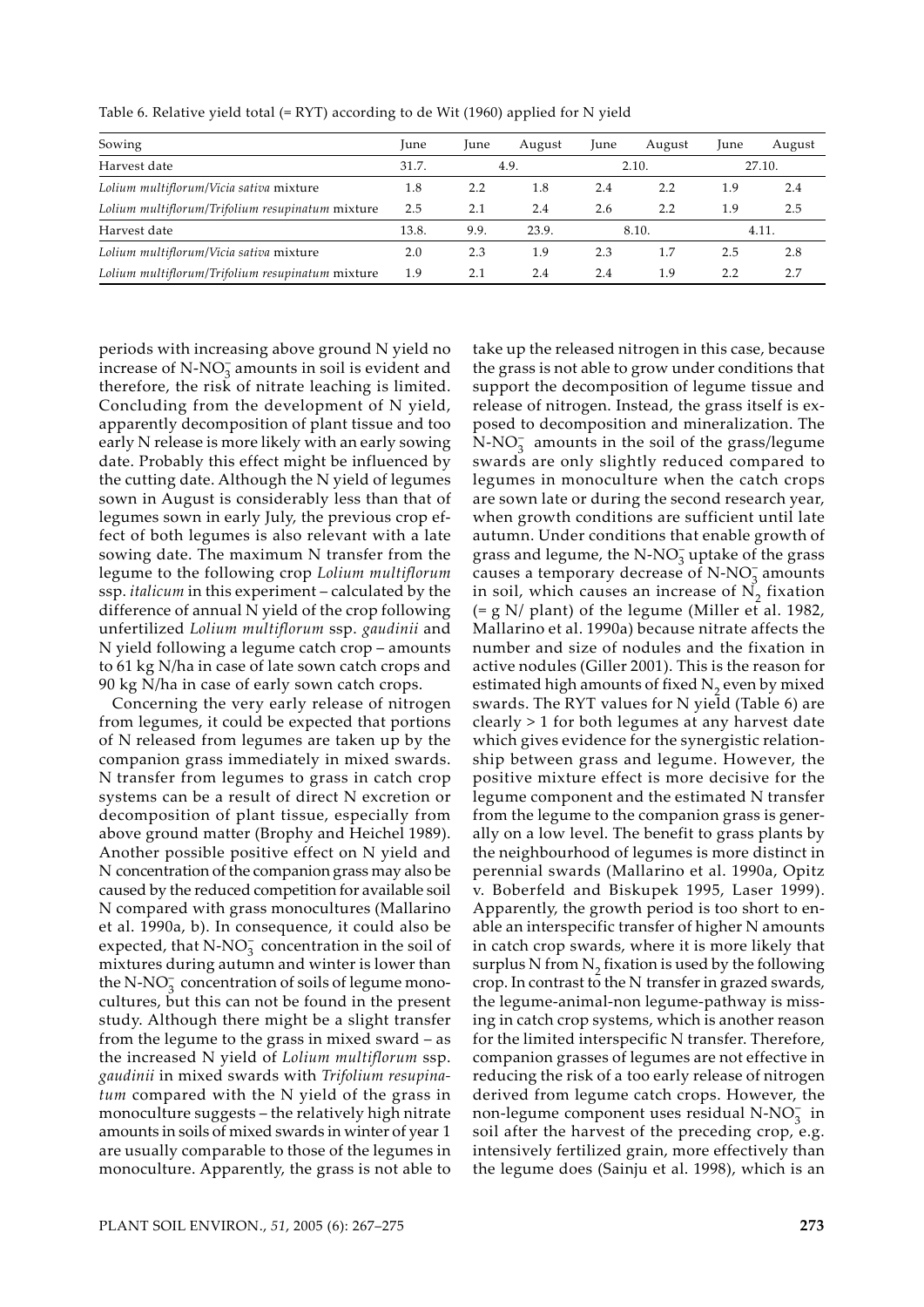advantage of mixed swards in relation to legumes in monoculture.

# **REFERENCES**

- Anonymus (1997): Die chemischen Untersuchungen von Futtermitteln. Methodenbuch Band III, 3. Ergänzungslieferung. VDLUFA Verlag, Darmstadt.
- Berger G., Kretschmer H. (1991): Zwischenfruchtanbau – immer eine Maßnahme zur Verringerung der Nitratauswaschung? Feldwirtschaft, *32*: 462–464.
- Brophy L.S., Heichel G.H. (1989): Nitrogen release from roots of alfalfa and soybean grown in sand culture. Plant and Soil, *116*: 77–84.
- Brophy L.S., Heichel G.H., Russelle M.P. (1987): Nitrogen transfer from forage legumes to grass in a systematic planting design. Crop Science, *27*: 753–758.
- Giller K.E. (2001): The process of  $N<sub>2</sub>$ -fixation. In: Giller K.E. (ed.): Nitrogen fixation in tropical cropping systems. 2nd ed. CABI Publishing, Oxford: 56–71.
- Gladwin A., Beckwith C.P. (1992): The benefit of a catch crop in minimising nitrate leaching from autumn and winter applied slurry and manure. Aspects of Applied Biology, *30*: 149–152.
- Heyland K.-U., Braun H. (1980): Einfluß von Futter-Zwischenfruchtanbau auf den Ertrag von Sommerweizen. Das wirtschaftseigene Futter, *26*: 15–31.
- Kremer-Schillings W. (1981): Untersuchungen zur Wirkung von Zwischenfrüchten auf Ertrag und Qualität einer Fruchtfolge. [Ph.D. Thesis.] Bonn.
- Laser H. (1999): Zur Leistung einschließlich Gäreignung von Arten des *Festuco-Cynosuretum* unter variierenden Bedingungen. [Ph.D. Thesis.] Giessen.
- Loges R. (1998): Ertrag, Futterqualität, N<sub>2</sub>-Fixierungsleistung und Vorfruchtwert von Rotklee- und Rotkleegrasbeständen. [Ph.D. Thesis.] Kiel.
- Mallarino A.P., Wedin W.F., Goyenola R.S., Perdomo C.H., West C.P. (1990a): Legume species and proportion effects a symbiotic dinitrogen fixation in legumegrass mixtures. Agronomy Journal, *82*: 785–789.
- Mallarino A.P., Wedin W.F., Perdomo C.H., Goyenola R.S., West C.P. (1990b): Nitrogen transfer from white clover, red clover, and birdsfoot trefoil to associated grass. Agronomy Journal, *82*: 790–795.
- Miller J.C., Scott J.S., Zary K.W., O'Hair S.K. (1982): The influence of available nitrate levels on nitrogen fixation in three cultivars of cowpea. Agronomy Journal, *74*: 14–18.
- Navone R. (1964): Proposed method for nitrate in potable waters. American Water Works Association, *56*: 781–783.
- Opitz v. Boberfeld W., Beckmann E., Laser H. (2005): Forage characteristics of *Vicia sativa* L. and *Trifolium resupinatum* L. in catch crop systems under Central European conditions. Plant, Soil and Environment, *51*: 131–136.
- Opitz von Boberfeld W., Biskupek B. (1995): Zum Einfluß interspezifischer Konkurrenz in einer Kleegrasmischung auf die Futterqualität. Journal of Agronomy and Crop Science, *175*: 355–364.
- Opitz von Boberfeld W., Jasper J. (1994): Vorfruchtwirkungen unterschiedlicher Rotationsbrache auf Winterweizen. Journal of Agronomy and Crop Science, *173*: 125–134.
- Ruschel A.P., Vose P.B., Victoria R.L., Salati E. (1979): Comparison of isotope techniques and nonnodulating isolines to study the effect of ammonium fertilization on dinitrogen fixation in soybean, *Glycine max*. Plant and Soil, *53*: 171–179.
- Sainju U.M., Singh B.P., Wayne F., Whitehead F. (1998): Cover crop root distribution and its effect on soil nitrogen cycling. Agronomy Journal, *90*: 511–518.
- Stülpnagel R. (1982): Schätzung der von Ackerbohnen symbiontisch fixierten Stickstoffmenge im Feldversuch mit der erweiterten Differenzmethode. Zeitschrift für Acker- und Pflanzenbau, *151*: 446–458.
- Wit C.T. de (1960): On competition. Verslag Landbouwkundige Onderzoek, *66*: 1–81.

Received on August 6, 2004

## **ABSTRAKT**

## **Transfer dusíku z** *Vicia sativa* **L. a** *Trifolium resupinatum* **L. do doprovodných trav a následujících plodin**

V polních podmínkách byla studována koncentrace N-NO<sub>3</sub>, možnost přenosu dusíku z meziplodiny *Vicia sativa* L. a *Trifolium resupinatum* L. do doprovodných trav *Lolium multiflorum* ssp. *gaudinii* (Parl.) Schinz at Keller a vliv předplodiny na *Lolium multiflorum* ssp. *italicum* (A.Br.) Volkart. Meziplodina byla zaseta ve dvou termínech jednak v čisté kultuře, jednak jako krycí plodina s leguminózami (= dva druhy ve střídajících se řádcích) a sklízena byla v různých termínech od září do října. *Vicia sativa* efektivněji fixovala N2 než *Trifolium resupinatum*, což se projevilo v obsahu dusíku v nadzemní hmotě a obsahu N-NO<sub>3</sub> v půdě. Termín setí měl největší vliv na obsah N. Transfer dusíku do doprovodných trav byl obecně nízký. Časně zaseté monokultury leguminóz i ve směsích způsobily dočasný mírný